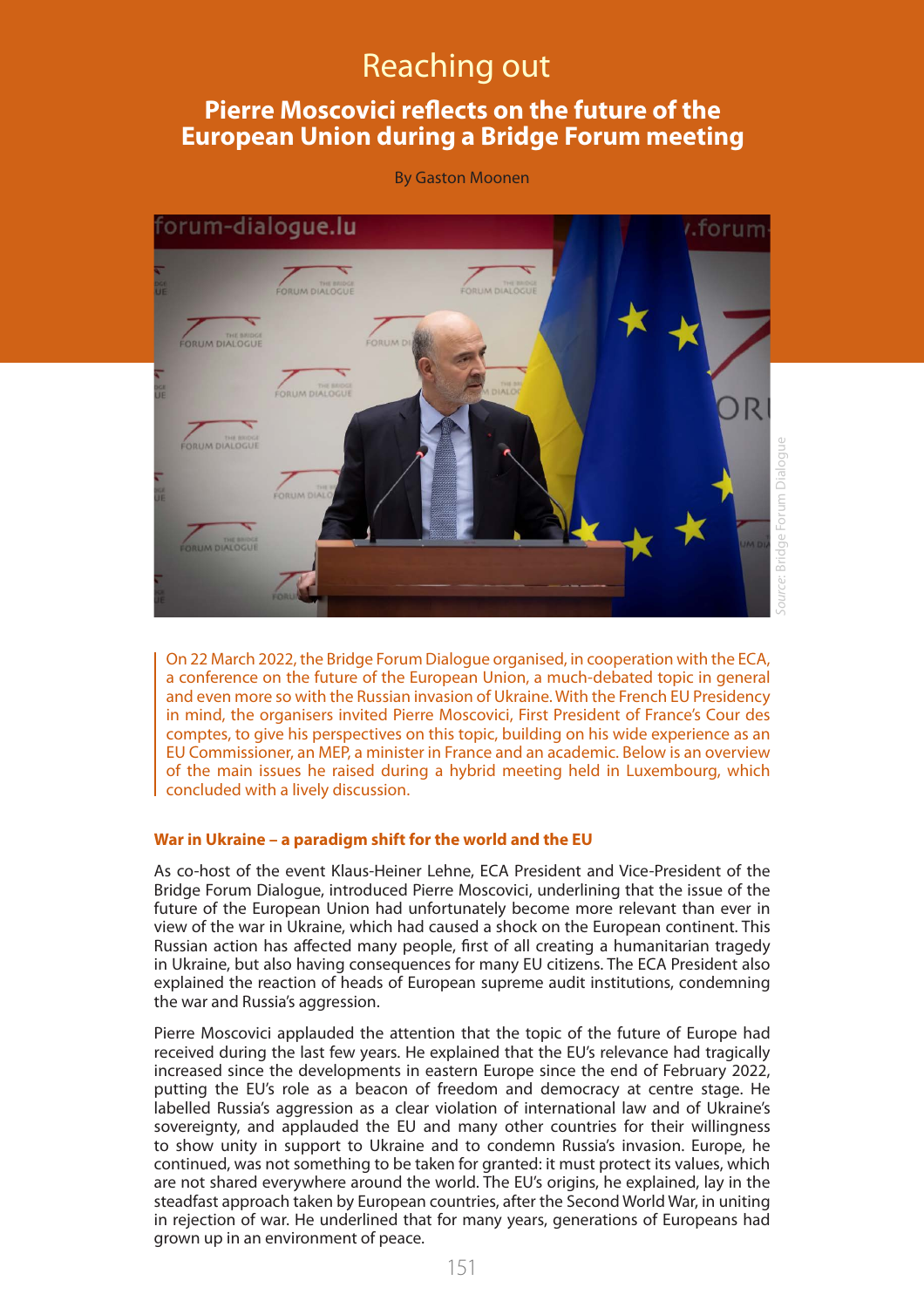### Pierre Moscovici reflecting on the future of the European Union during a Bridge Forum meeting

The First President applauded the strong reaction by the EU in the form of sanctions, also to ensure a future of Europe, a future for democracies, conveying a strong message of determination to stay united. He pointed out that the EU has faced various crises – a financial crisis, a migration crisis and most recently a health crisis. But war, he said, was a crisis in which many of these come together, with the additional challenge to security it entailed. He argued that this war, which started on 24 February 2022, meant a paradigm shift for the world, posing a historic challenge to the EU, comparable at least to the fall of the Berlin Wall in November 1989. That fall symbolised the end of the Cold War and a victory of democracy, and was the starting point for the deepening and the widening of the EU project. And even if the EU's enlargement had sometimes been complicated, Pierre Moscovici said, the EU has shown that it was the right step to take. But heralding a century of peace in Europe had proven to be an illusion. He reminded the public how different the situation would be facing Russian aggression if an organisation like the EU did not exist. Russia's expansion aims will perhaps turn out to be a permanent threat to the EU and other European countries.

Pierre Moscovici pointed out that part of Putin's strategy was to put pressure on the EU in various ways. As a result of this strategy, many Ukrainians – already estimated at 30% of the Ukrainian population – had fled to the EU, with tremendous social consequences (migration crisis), commodity prices had risen (economic crisis) and concerns had arisen over energy (energy crisis), with consequences for inflation. He highlighted how, reacting to this crisis, the EU had opened up to offer a safe haven to refugees, imposed constraints on trade and cooperated also within the framework of NATO. At the same time, he indicated that the EU had proven to be rather dependent on Russian energy and raw materials. He also identified the risk that the EU moving away from Russia in these areas may push Russia even closer to China. In other words, there were several challenges that the EU had to face.

#### **Transforming to a geopolitical Union requires leaps in governance and capacities**

Taking a wider historical view, Pierre Moscovici recalled the expression that "history teaches but has no pupils". He wondered whether this was actually true, pointing to several crises on the European continent which had been addressed, some rapidly, others with some delay. The pandemic and the Ukraine crisis had led to quick reactions, with the NextGenerationEu initiative, including an EU loan programme. He looked back almost 30 years to when Jacques Delors, as President of the European Commission, spoke about European Community bonds in 1992. In relation to the EU sanctions in reaction to the Russian aggression, he highlighted that the EU – for the first time in its history – had decided to acquire military equipment for the Ukrainian army through the European Peace Facility. He predicted that the various EU sanctions might trigger reactions from Russia that would cause divergence on the EU front. But he stressed that unity within the EU and the ties between the NATO countries had been strengthened by the crisis in a remarkable and (for some) unexpected way. This would be tested, he said, by energy prices possibly rising to unprecedented levels.

Jean-Claude Juncker said that a good crisis should never be wasted. Pierre Moscovici referenced this, saying that at the forefront of an ecological crisis as well, the EU might become a more political Union. Jean-Claude Juncker spoke of a political Commission, and Ursula von der Leyen has recently identified the EU as a geopolitical Union. Against the backdrop of global events, he reflected that the EU was condemned to ask itself how it could be a power, facing a global power like China or a military power like Russia. Pierre Moscovici reiterated that unity was the EU's strength, and that building an economic power would be impossible without being a political power based on democracy, human rights and the rule of law, enabled by a proper political and economic governance framework. In his view, the EU must be able to defend itself, a goal which would most readily be achieved in cooperation with NATO, but also by seeking to form coalitions with several other countries individually. These countries included the USA, an aim which was fortunately now possible in view of its current government.

Another issue he touched upon concerned what the borders of the EU may be, also in view of several candidate countries knocking on the EU's doors. He argued that the